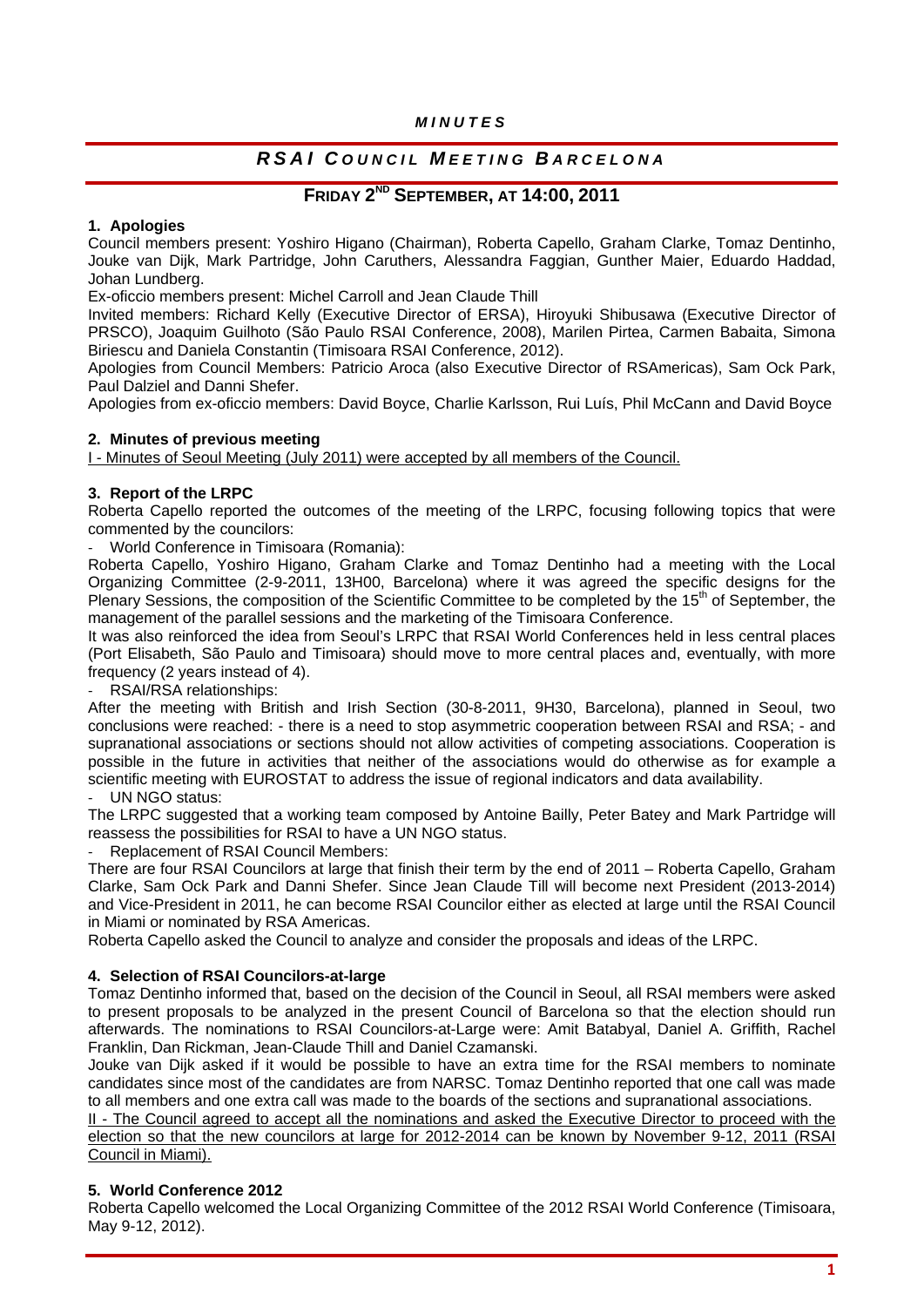Dr. Simona Biriescu reported that the software of the Conference is already in place with the support of Gunther and asked the Council Members to ask questions based on the information distributed.

Roberta Capello explained that three Plenary Session have been planned: i) One with Manfred Fisher and Bob Stimpson, ii) One Round Table on the Effects of Globalization and the Location Patterns of Foreign Direct Investment with Peter Nijkamp, Geoffrey Hewings and one more expert from Romania; iii) and a third Round Table on Cohesion Policy organized by Phil McCann and two other experts.

Eduardo Haddad suggested that the deadline for the abstracts should be after the RSAmericas Conference in Miami and the date of  $21<sup>st</sup>$  of November was established.

Gunther Maier proposed that a Special Session should be organized on Real Estate Investment on East European Countries. Jouke van Dijk suggested that the theme of Real Estate Investment should be addressed in a Plenary Session. Mark Partridge followed argued that some global expert should be invited to the theme. Roberta Capello indicated that such theme could be included in the Plenary Session related to Foreign Direct Investment. John Caruthers appointed the name Paul Waddell from UC Berkeley. Roberta proposed that the talk on Real Estate could be included in the first day of the Program and a fourth Plenary Session.

Daniela Constantin thanked the Council for all the support of the RSAI Council

Yoshiro Higano closed the point after requesting any further question or comment.

# **6. RSAI/RSA relationship**

Based on the information of the LRPC, Gunther Maier, Roberta Capello, Mark Partridge, John Caruthers, Richard Kelly, Graham Clarke, Alessandra Faggian and Jouke van Dijk expressed their ideas and views on the issue.

III -The RSAI Council agreed that the strategy is 1) to cooperate at the scientific level with RSA; 2) no longer allow RSA the opportunity to market their association in RSAI conference domains, 3) RSAI should promote a better coordination with RSAI-sections and RSAI-supranational associations in which regards marketing of RSAI and interaction with other associations.

# **7. New sections development:**

Yoshiro Higano said that the creation of RSAI in China will be established along 2012 with the organization of three RSAI events: 1) One for March 2012, organized by China University of Geosciences; 2) Another, for July 2012 organized by the Renmin University, under the name of 12<sup>th</sup> PRSCO Summer Institute as decided by PRSCO Council Meeting on the 3<sup>rd</sup> of July. 3) A third Conference will take place in November, promoted by the existing Chinese Regional Science Association (CRSA) now led by Dr. Shen under the supervision of Prof. Yang, that are much more interested in promoting an inclusive RSAI section in China. Mark Partridge, Jean-Claude Thill expressed that there is a need to have a plan by November in RSAI Council of Miami, on how to organize a RSAI Section in China involving all the groups.

IV - RSAI Council agreed that RSAI presidency will officially invite the Chinese Regional Science Association (CRSA) (current President is Prof. YANG Kaizhong and Executive Director is Dr. SHEN Tiyan) to organize in November 2012 - and in cooperation with other Chinese regional science scholars - the Fifth International Conference of RSAI in China with the theme "Regional Science and Sustainable Regional Development".

Eduardo Haddad informed the Council that the Brazilian Section is helping the Ecuador to organize a large meeting for the first semester of 2012. He also reported that the Mexican Section and the Brazilian Section will have their own meetings.

Richard Kelly reported that the Polish Section is changing its organization and the Lithuanian section, although with many individual members, had no participants in Barcelona.

## **8. Publication reports:**

a) Papers in Regional Science

Jouke van Dijk reported that PIRS maintains its production on schedule.

b) Regional Science Policy and Practice

Michael Carroll informed the Council that the number of pages of RSPP will increase 500 in 2011.

Yoshiro Higano informed that had asked Peter Nijkamp to organize the editorial teams for the special issues on China of PIRS and RSPP, suggested by the RSAI Council of Seoul.

## **9. RSAI Awards**

a. Peter Nijkamp award

Roberta Capello reported that there is considerable work done the Committee established in Seoul for the Peter Nijkamp formed by Roberta Capello, Patricio Aroca and Paul Dalziel. But also said that the process is not formally in line with what is established http://www.rsai.org/ . After some exchange of ideas a decision was taken.

V - The Council agreed unanimously that the process initiated in Seoul should continue because it does not hinder the spirit of the award and it is important that the first award be attributed in 2011.

b. Dissertation Awards